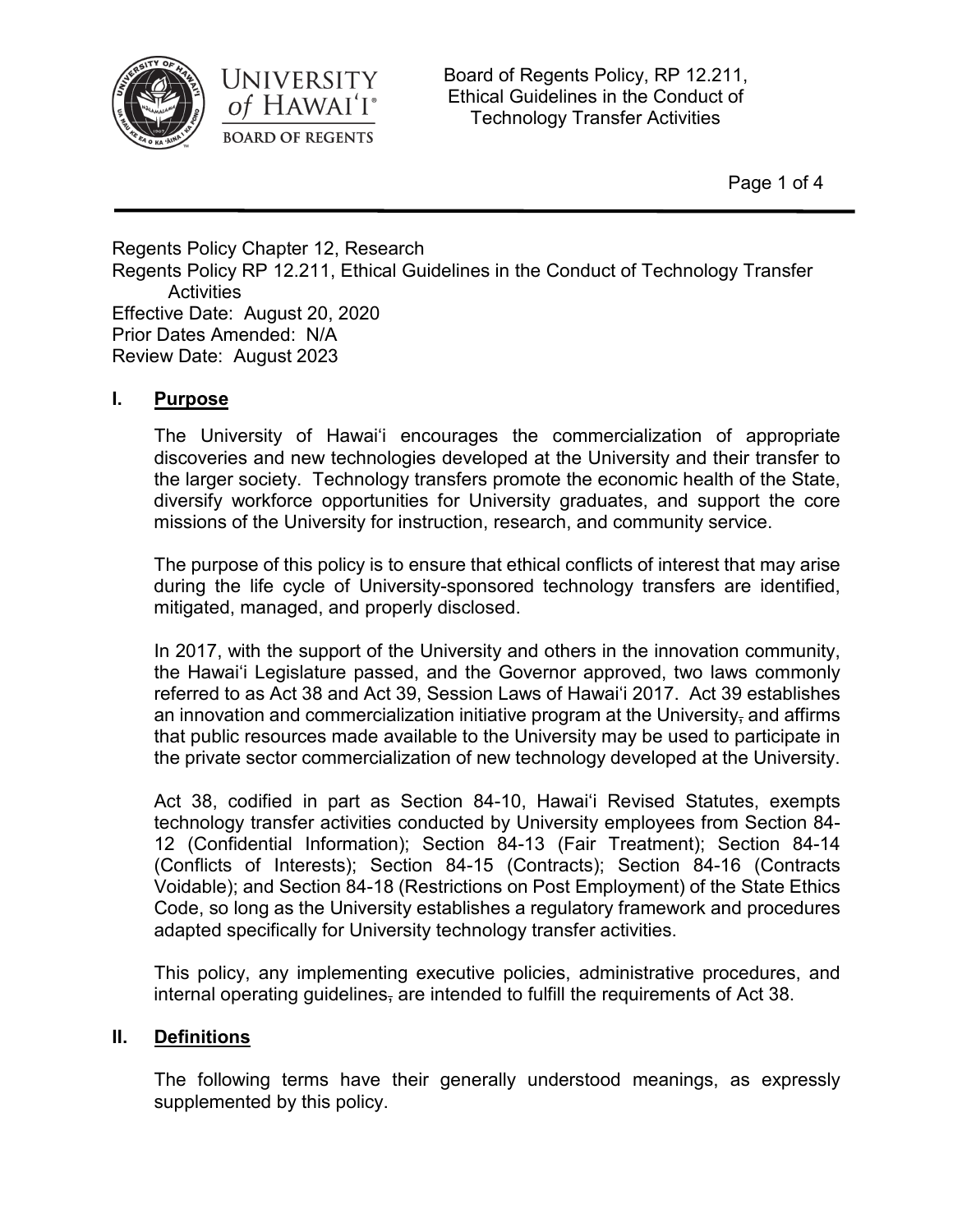"Technology transfer" for purposes of this Regents Policy encompasses the process by which new inventions, discoveries, materials, or technology:

- a) Are developed or discovered by University employees or its students during the course of employment, or academic instruction, or research;
- b) Use University resources to transform the new technology into potentially commercially viable products;
- c) Are subsequently introduced into commerce through partnerships or other arrangements with commercial enterprises or with private individuals; and
- d) Generate economic returns that are shared and distributed among those participating in the commercialization in accordance with applicable contractual arrangements, including collective bargaining agreements with public employees, patent licenses, or lending or equity participation agreements.

"University-sponsored technology transfer activities" encompass, as illustration, activities where University resources are expended to protect University intellectual property through patents, trade and service marks; to transfer the rights to exploit the intellectual property to commercial entities through negotiated sales, assignments, or licenses; to participate in entities commercializing University discoveries or inventions by lending University funds or investing equity into private companies; to provide accelerator or incubator programs of University instruction to university entrepreneurs; to sponsor events, conferences, or workshops to showcase University discoveries; to provide administrative support services for these activities; to make available in-kind assistance to newly-formed companies affiliated with the University, including facility use agreements; and to undertake sponsored research from private companies for purposes of enhancing the commercial potential, viability, and longevity of University products.

"University resources" include all tangible and intangible property under the control of the University, including by way of illustration, University funds; University human resources; and University facilities, equipment, supplies, and real property.

"Conflict of Interest" includes conflicting or competing duties of loyalty; conflicting demands on time and attention commitments for University employees or researchers; and conflict of purposes between public and institutional use and benefit and private use and gain.

#### **III. Policy**

The University is the State's sole institution of public higher education. Its core missions include providing instruction to students, expanding the corpus of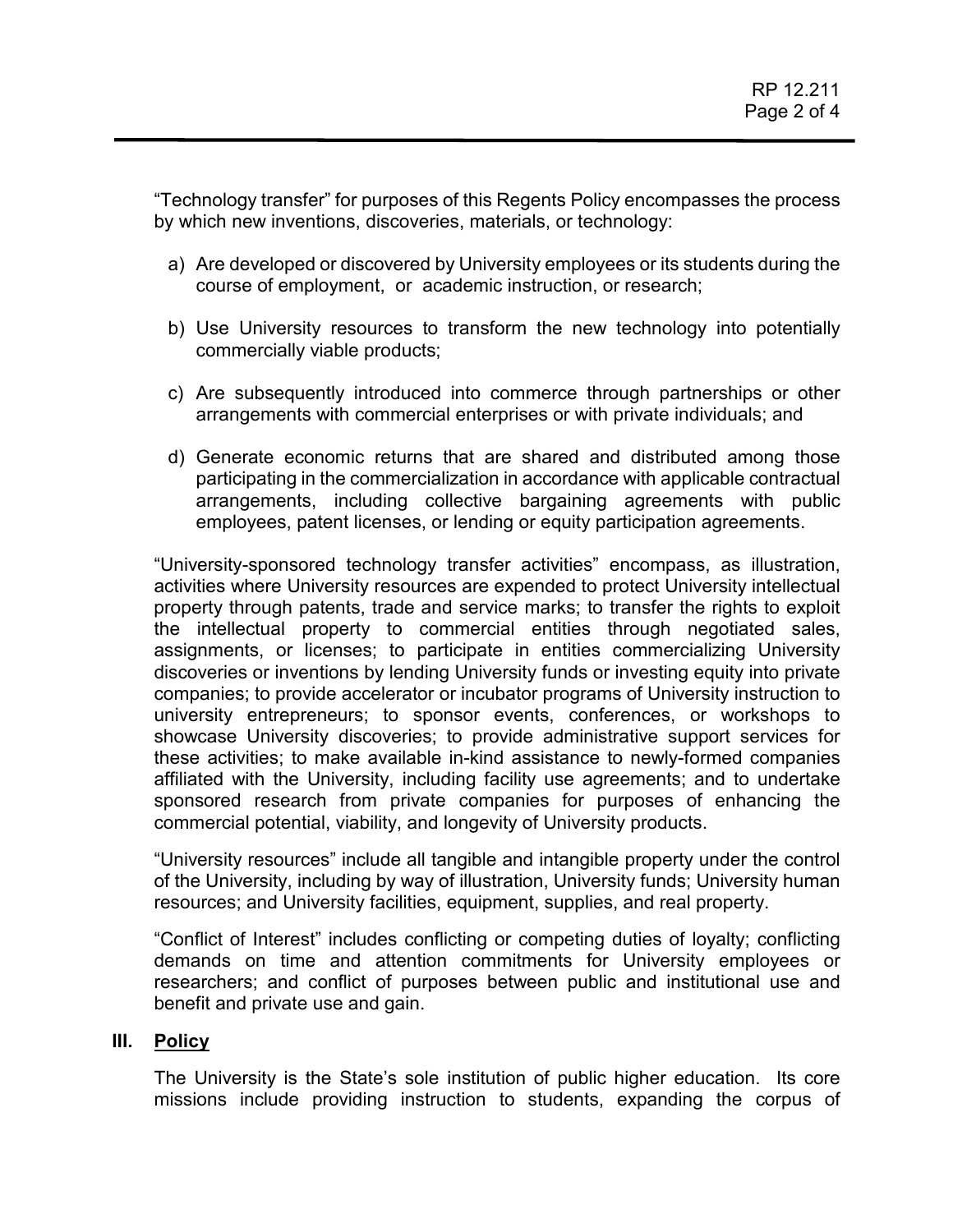knowledge through research, and providing service to its supporting community. The University is uniquely positioned to encourage research that may result in inventions and discoveries, and to support the transformation of the new technology into viable commercial products that contribute to the overall quality of life and advancement of society.

Through the development of new commercial enterprises built around University intellectual property, the University can contribute to economic development of the State, can expand and diversify the employment opportunities for its graduates, and can enhance its stature as a comprehensive research university.

To achieve these recognized public benefits, it is University policy that its resources may be used to support, promote, and actively participate in the commercialization of University intellectual property, even where the commercialization generates, in part, economic benefits for individual University employees, for private organizations, and for private investors. Using the public resources available to the University to support technology transfer is appropriate so long as, on considered balance, the commercialization is consistent with the missions of the University, the public interests are adequately protected, and any potential conflicts of interests arising during the course of University-sponsored technology transfer activities are identified, mitigated, and managed.

Specific technology transfer activities undertaken by the University must comport with all applicable federal regulations or third party research sponsorship requirements specific to the transaction, including federal regulations on conflicts of financial interests, and with State Ethics Code requirements not affected by Act 38. Nothing in this Regents Policy or any implementing Executive Policy shall be interpreted to supersede any inconsistent federal regulation or collectively bargained for provision with any public employee union at the University.

The University President shall submit to the Board of Regents at least once a year a written report on the regulatory and compliance program and activities to assure the ethical conduct of technology transfer activities sponsored by the University.

## **IV. Delegation of Authority**

The University President is delegated the authority to establish the regulatory framework and executive policies implementing this Regents Policy. The President may further delegate administrative responsibilities to the vice presidents or campus chancellors, as appropriate.

In particular, the President, or the President's designee, shall develop specific ethical guidelines and executive policies to apply to technology transfer activities in the areas of: (1) use and protection of confidential information; (2) fair use of public resources for private purposes; (3) managing conflicts of interest, including conflicts of purpose, and resource commitments; (4) contracts or other business